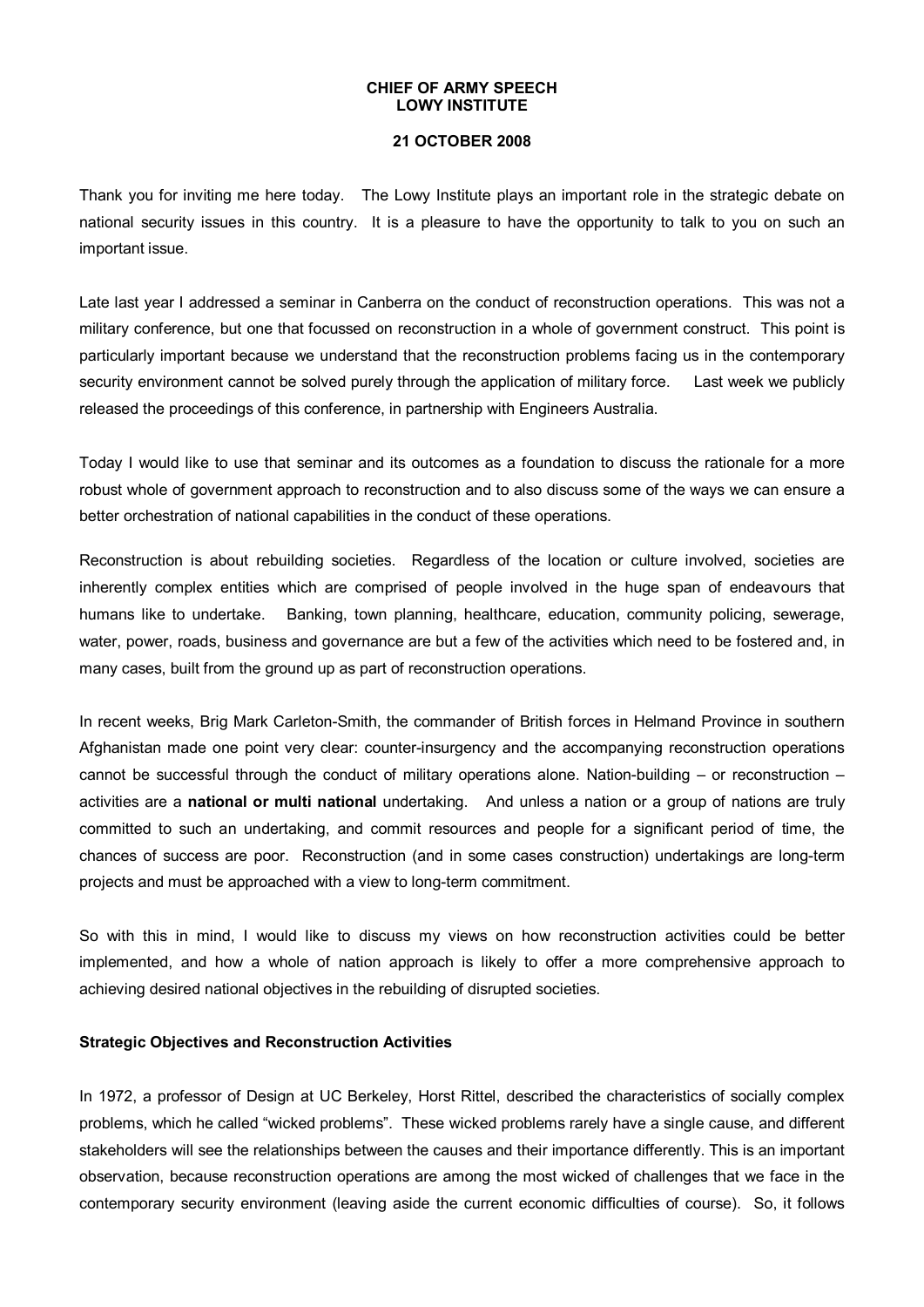that because of the range of different agencies that will need to be involved in reconstruction and the different viewpoints that they bring with them, the development of clear objectives will be difficult.

However, we should never launch into **any** type of reconstruction operation without a clear view of what comprises our nation's strategic objectives. While this may sound like a statement of the obvious, examination of recent operations of this type would indicate that the strategic goals have often been quite opaque and difficult to comprehend by the broader population of contributing nations. An obvious example of this is Afghanistan. European nations in particular have had difficulty in convincing their people of the necessity of contributing their young men and women to a campaign in a far-off piece of the world with a long history of resisting outsiders.

Despite the challenge of communicating the rationale for committing to reconstruction operations, it's an essential element of such operations. Indeed, if we can't present a rational case to our people for committing forces we should question the very basis for the proposed operation.

## **A More Robust 'Whole of Nation' Approach**

The rehabilitation of societies that have been disrupted by war involves - in military terms - the synchronisation of separate lines of operations such as security, governance, law and order, finance, education and politics. We have recognised the need to consider the wider societal needs within our operational concepts, and in December 2006 we adopted the doctrinal publication of *Adaptive Campaigning*.

This doctrine addresses these competing needs with a standard structured military approach to confronting a challenging problem. It integrates the conduct of military operations with: protection of the population; support for that population to relieve suffering; the building of indigenous capacity across a range of societal endeavours; and what we call information actions – the shaping of perceptions and countering enemy propaganda.

For us, this not only represents the latest in thinking about the conduct of contemporary operations. It also provides us a framework for engaging with the range of disparate agencies and organisations that are required for the successful conduct of reconstruction operations.

Think tanks in the United States, such as RAND and the Brookings Institution, have conducted detailed studies of nation-building since the end of the Second World War. These studies have uniformly found that successful nation-building requires unity of effort across multiple government departments and, often, across multiple governments. The complete enterprise of national security needs to be engaged. This is not a task that any single department of government can be responsible for. Thus a whole of government effort is essential.

The reality is however that not all agencies see themselves as having an external responsibility. More importantly, most government agencies are not structured or funded for external activities of the type required in contemporary reconstruction operations. It is this reality which makes inter-agency work more challenging than the common-sense whole-of-government rhetoric indicates.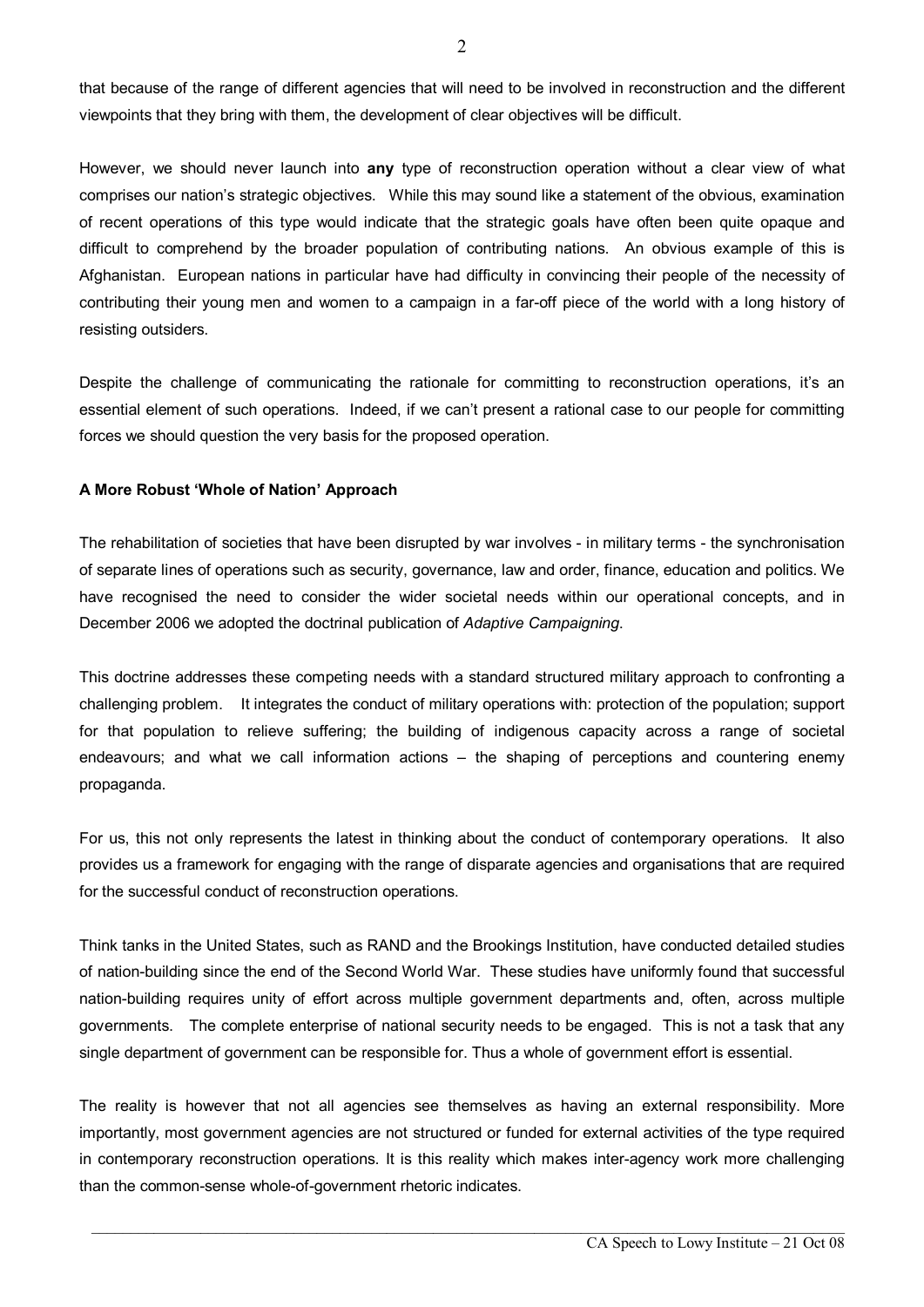But other agency players must be an integral part of any reconstruction effort. They need to play an essential role in the planning phase, as well as during execution, in order to provide the broadest professional advice to military commanders. This type of integration means that civilian agencies may be required to give advice on military plans. This will undoubtedly be challenging; however, advice does not equal final authority; serious disputes will have to be aired and resolved by senior leaders. It is better that disputes be addressed before reconstruction begins rather than during its conduct.

Of particular importance in this process will be lateral communication. We may wish to help achieve this with ongoing exchanges of personnel military personnel could have assignments with other government departments, and vice-versa. Indeed, my predecessor directed the establishment of short, medium and long term exchanges for Army personnel with other Government departments to facilitate better interagency understanding and coordination. This a practice I intend to maintain. Development of informal networks between military and civilian personnel through programs such as this would add markedly to the quality of planning for, and execution of, reconstruction missions.

## **Industry Participation**

Of course the problem iscompounded by the addition of nongovernment organisations (NGOs) and industry to create the whole-of-nation approach.

The issue of industry supporting Australia's national interest as well as the interests of the nation being rebuilt poses some interesting questions. Some Australian companies have made a decision not to offer their services in this field because the risk is not acceptable. This has been a conscious decision, at board level in most cases, which balances potential return against very real commercial risks. However, should government and the tax payer bear all the risk in the conduct of reconstruction? I would be interested in your thoughts.

A legitimate question which must also be raised in this debate is: what is the industrial capacity in Australia to support reconstruction efforts during conflict? This question needs to be framed in the context of the current skills shortage and the credit crisis. Given recent events, it possible the Australian economy will contract and then naturally, with some pain, industry will also contract. This may have a flow-on effect for reconstruction operations. Industrial capacity will not simply be sitting on the shelf just waiting for a call to support Australian interests in reconstruction operations. Paradoxically, economic contraction might turn out to be be a handy lever in kick starting engagement by private enterprise.

## **Reconstruction and Nongovernment Organizations**

By necessity, the military contribution to reconstruction operations has spilled over into what was traditionally the domain of non-government organizations. This has not been without some resistance from other aid organisations. I would like to make clear that nothing I say today is about a deliberate attempt to seize additional responsibility by the military organisations contributing to reconstruction. It is, however, a pragmatic realization that regardless of the security situation, the local population requires rapid humanitarian and reconstruction assistance. This often can only be provided by the military in the first instance.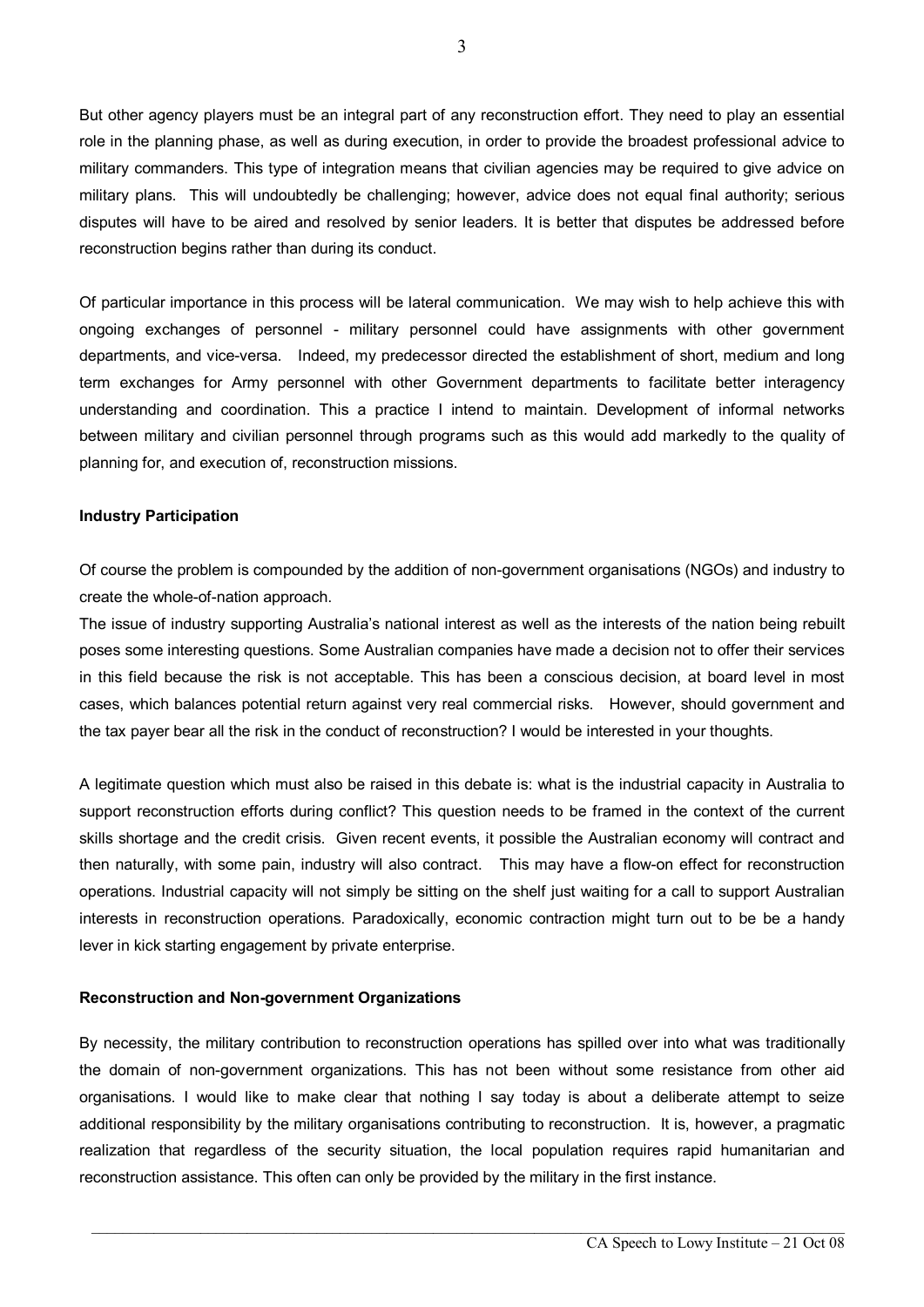Some NGOs accept the security umbrella provided by the military, while others refuse to cooperate based on their organizational culture or fear of reprisal by financial or ideological backers. While this reticence towards working with the military is based on a range of factors, non-government organizations may need to re-examine their cultures and relationships with the military if they are to be effective in rebuilding societies – especially those impacted by insurgencies.

NGOs have the essential skills and resources critical to the successful conduct of reconstruction operations. In some respects, there is already a shared ethos between the military and NGOs: they share a willingness to go to difficult and austere environments, and endure all types of hardships in order to help people. We should build on this to enhance the trust and cooperation between NGOs and the military (among other actors) in the conduct of reconstruction operations.

# **Developing the Whole of Government Reconstruction Capability**

Up to this point, I have spoken generally about developing our whole of government, and whole of nation, approaches to reconstruction. What I would like to do now is to detail some of the action we are taking to improve the situation and help foster better synchronisation of reconstruction activities.

I would like to make clear that I am not advocating Defence setting the national agenda for reconstruction; nor is Defence telling other organisations what their business is or what it should be. But given our experiences of the last decade, we have learned many lessons that hold insights for other agencies and industry in the conduct of reconstruction.

In November last year, after the Reconstruction Seminar, we developed six action items to further develop a better whole of government approach. Using these six action items as a framework, I would like to give you an update on some current and future initiatives.

**First,** we aim to establish a better 'Whole of Government Reconstruction' dialogue that includes industry, government, academia and professional bodies. The ADF already has a dialogue with other agencies, as well as professional bodies such as Engineers Australia. We have also recently signed an agreement on interoperability between the ADF and the Australian Federal Police. And, we have also established liaison positions within the Department of Prime Minister and Cabinet to help foster a whole of government approach in a range of issues, including reconstruction.

But there is more to be done to deepen mutual understanding and trust. The ADF will shortly commence the production of a military strategic concept for reconstruction operations which could act as an initial 'Unifying Strategy' for this interaction.

**Second,** to complement the whole of government dialogue, we are establishing a whole of nation engineering forum. Engineers Australia is leading this effort and it is supported by industry and nongovernment organisations. We aim that this will also involve engagement with overseas organisations with similar goals, such as the American Society of Civil Engineers.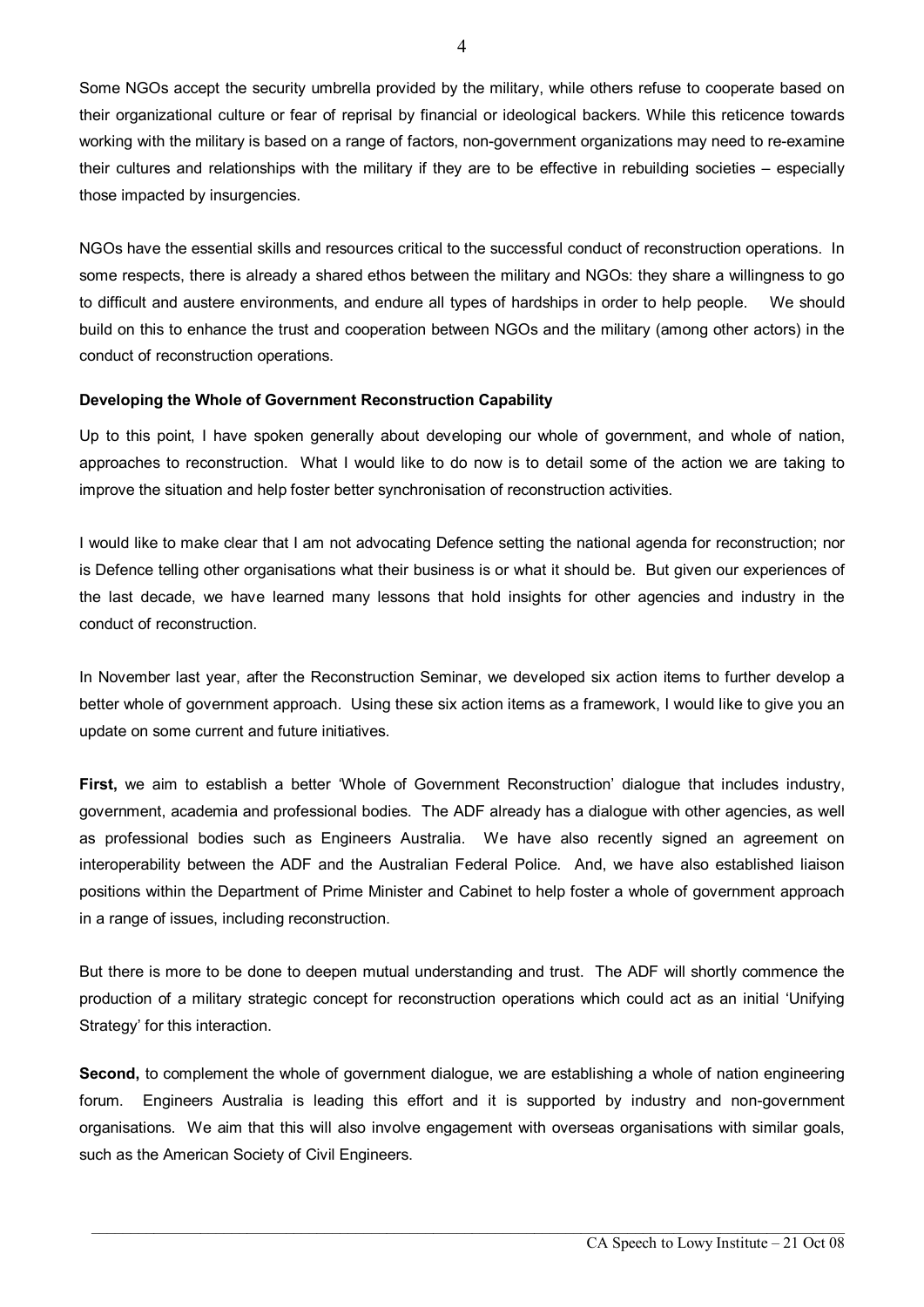**Third,** we will continue the generation and maintenance of ADF capabilities for reconstruction operations. The lead for this is the Vice Chief of the Defence Force and a key element will be balancing the roles of our regular and reserve forces in the conduct of reconstruction operations.

The nascent Asia Pacific Civil-Military Centre of Excellence being established in Queanbeyan will also play an important role in examining the coordination of Government agencies, including advice on integrating the civil and military components of operations, capturing lessons learned from past experience on operations overseas and feeding this into doctrine and training.

The Centre's work will be based on the philosophy of a whole-of-government approach. Although being administered by Defence, the Centre will have representation from, initially DFAT, AusAID, A-Gs and AFP. As the Centre matures it will also embrace a whole of nation approach, working with NGOs and the business community.

Our **fourth** action item is the development and exchange of ideas, both within our organisation, in Australia and internationally. Our allocation of a fellow here at Lowy is part of this. We also have Army officers instructing in the coalition Counter Insurgency Academies in Iraq and in Afghanistan. This provides us with the opportunity to draw back lessons in best practice for reconstruction and the range of other activities conducted in counterinsurgency operations.

We have a small team of Army trainers on constant rotation in California helping to train United States Marines who are about to deploy to Iraq and Afghanistan. Not only are we helping to train US personnel in counter insurgency methodologies, but we are very much learning from them on a day to day basis.

We maintain Australian students at the US Army and US Marine Corps Schools of Advanced Warfighting, which is a one-year long follow-on from those Service's staff colleges. The contemporary focus of these schools, and the education they provide, ensures we have officers with terrific understanding of the exploitation of the operational art in the conduct of reconstruction and counter insurgency operations.

Our Centre for Army Lessons plays an important role in gaining access to the lessons from Australian forces and those of other nations in the conduct of reconstruction operations. They have a good process for the dissemination of these lessons which we continually seek to improve.

My recently announced initiative of the *Adaptive Army* aims to better inculcate a learning and adaptive culture in the Army. Indeed, we are restructuring the Army around our different learning cycles to ensure we are able to learn lessons, and incorporate them into training, more quickly.

So we have made some headway. But, there remains more to be done. We need formal and common **interagency** mechanisms for learning lessons, retaining those lessons and changing our processes, organisations or approach accordingly. We also need to properly consider force structure effects and the ADF's ability to provide an adaptive, effective, reconstruction capability in a complex environment.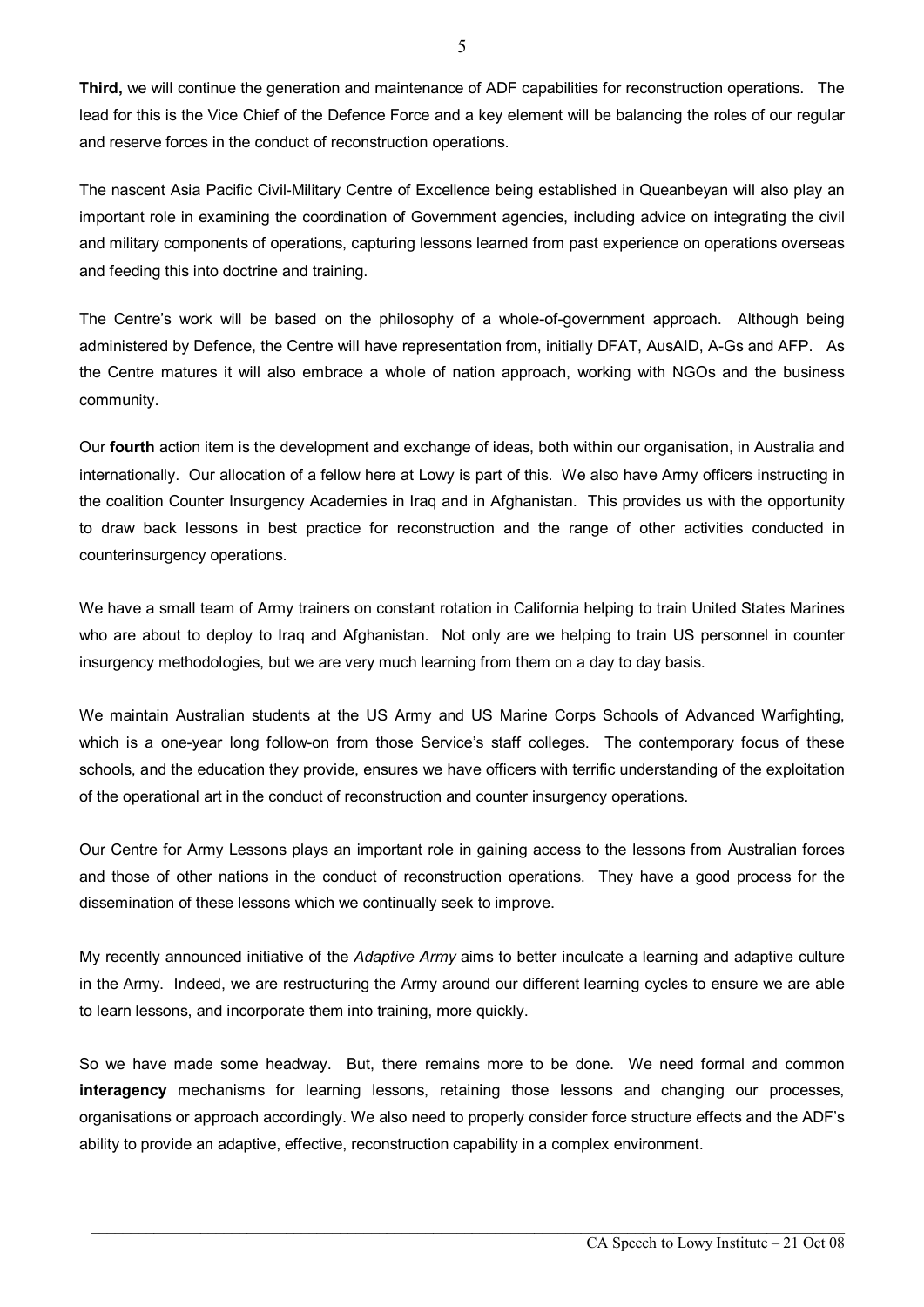Our **fifth** action item is the continued engagement with stakeholders to ensure ongoing exchange of information and ideas. My being here today is a part of this. So was the public launch last week of the proceedings of the 2007 Reconstruction Seminar.

Our partnership with Engineers Australia is another element of this. It is already contributing to a better dialogue among those with an interest in the development of whole of government and whole of nation reconstruction. We also have a very good relationship with the Australian Strategic Policy Institute and the Kokoda Foundation – organisations that are in the business of examining contemporary and future national security activities. In the near future, we look forward to engagement with the new National Security Institute that will be established under my predecessor, Lieutenant General Leahy at the University of Canberra.

I remain a strong advocate of our program to enhance interaction with other government agencies. I look forward to improving our ability to plan and work along side the other elements of our government, and intend investing in this capacity where possible.

So I think that we are off to a good start, but we remain keen to engage other stakeholders, and facilitate interaction in any forum that results in a more synchronised approach to these operations.

The **sixth** and final action item is to audit current capabilities with the Australian Defence Force and wider government organistaions, in order to identify where there are capability gaps.

In Army, we have already identified a shortfall in our own doctrine for the conduct of counterinsurgency and reconstruction operations. Late last year we commenced the redevelopment of our doctrine for these operations, and I am happy to announce that it is largely complete and will be released in the next month.

We have also focussed our professional journal – The Australian Army Journal - on identifying capability gaps and have published numerous papers on the topic. We are reviewing the Army Training Continuum and including training that is more relevant to contemporary operations.

This will assist in filling some of our capability gaps. But there is some way to go. We have much to do with other arms of government, and industry, in addressing shortfalls in the whole of government approach to reconstruction. But for our part we understand fully that we must continue to review our force structure, and posture, in Army to enable our contributions to these operations into the future.

## **Conclusion**

We have learned much in our conduct of reconstruction operations over the last decade. But I hope that I have been able to convey that, while Defence has a critical role to play in meeting the demands of these operations, we are not a sole source organisation. We provide niche capabilities in what must only be a wider whole of government and whole of nation effort.

We have found our collaboration with other agencies in places such as The Solomon Islands, Sumatra and East Timor to be challenging yet very rewarding. We stand ready to continue our contribution to whole of